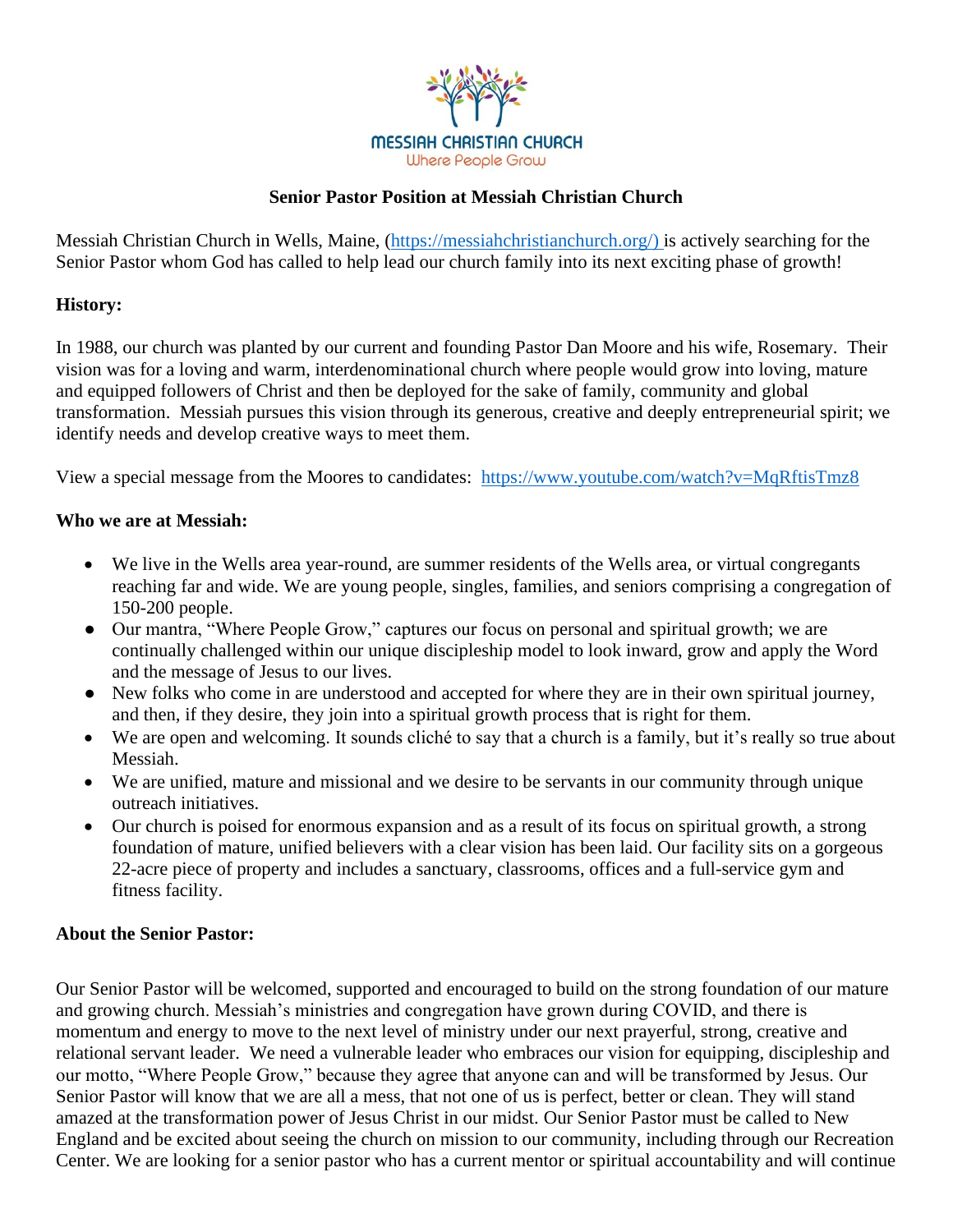to walk alongside others in their spiritual journey. The senior pastor must have a strong track record of deep, expositional preaching of the Word of God with relevance and vibrancy. The senior pastor will work collaboratively and effectively at all levels of the church. Our church is extremely relational; the expectation is that our new pastor will love people and be able to shepherd them well.

# **The Senior Pastor will:**

- 1. Lead our efforts to fulfill our vision and mission innovatively and enthusiastically. They will lead it through our ministry leadership teams, staff, and congregation to take advantage of the tremendous opportunity God has given Messiah to reach New England
- 2. Deliver vibrant, relevant, creative and deep exegetical and expositional sermons and teachings
- 3. Have their own personal journey with the Holy Spirit and be mentored by a more mature believer; desiring more of Jesus, they have been self-reflective in order to cultivate an intimacy with Jesus and develop a deep dependence upon the Holy Spirit for guidance. They know that shepherds cannot lead others where they have not traveled.
- 4. Be a proven shepherd, warm, loving and caring for the sheep.
- 5. Set the tone for a relational, family church where everyone is welcomed and loved
- 6. Participate actively in our life-on-life discipleship program, by laboring in the lives of a few with the intention of imparting his life, God's Word, and the gospel in such a way as to see disciples become mature and equipped followers of Christ, committed to doing the same in the lives of others.
- 7. Understand the local culture, especially New England spiritual dynamics, and have a deep desire to connect with unchurched people, invite them into a relationship with Jesus and disciple them to maturity in Christ.
- 8. Develop innovative, creative and effective evangelistic strategies to be involved in the local community and has experience in meeting with local and community leaders. Has desire to use our Recreation Center as a way to reach the community.
- 9. Take the lead in assimilating new people into the church through inviting them to engage with them and their family in a variety of ways.
- 10. A team builder, proactively inspiring, recruiting, training, deploying, monitoring, and nurturing both staff and volunteers to serve inside and outside the church for works of service so that the body of Christ may be built up.

# **Personal Characteristics of the Senior Pastor:**

- 1. Our Senior Pastor is a "contagious Christian" who is a personable and dynamic communicator who is able to combine extensive ministry and life experience with an ability to connect with a wide age span of people.
- 2. Has a clear profession of faith in Jesus Christ and love for God's church.
- 3. Must be relational, take a vested interest in walking alongside each individual and minister through means of counseling, fellowshipping, discipling, and prayer.